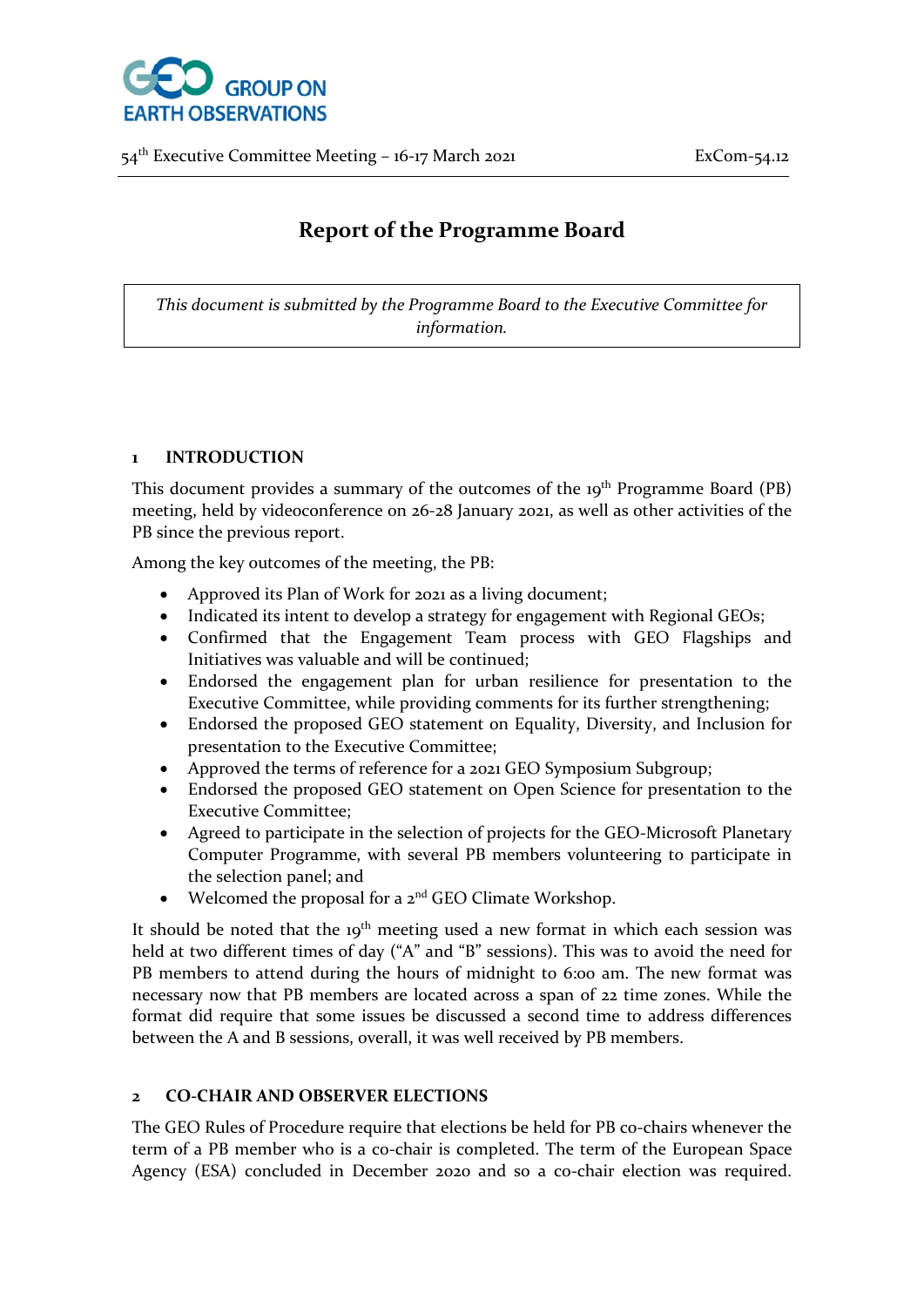Since the remaining two co-chairs represented GEO Members, the open co-chair position was reserved for Participating Organization PB members.

Further, the Rules of Procedure require that all three seats of Participating Organization Observers to the Executive Committee be opened for renomination each year.

A call for nominations to these positions was sent to PB members on 12 November 2020, with reminders sent on 19 November, 23 November, and 15 December. In response to the call, a total of three nominations were received for the Observer positions and one for the co-chair position. As a result, elections were not conducted as the number of nominations was equal to the number of vacant positions.

The new PB co-chair is Anthony Milne of the IEEE Geoscience and Remote Sensing Society (GRSS). His term will extend to the end of 2023. The other two co-chairs remain in place, these being Andiswa Mlisa of South Africa and Yana Gevorgyan of the United States.

The Participating Organization Observers to the Executive Committee for 2021 are the Committee on Earth Observation Satellites (CEOS), GRSS, and the International Association of Geodesy (IAG).

#### **3 PROGRAMME BOARD 2021 PLAN OF WORK**

The GEO Secretariat presented the 2021 Plan of Work on behalf of the PB co-chairs. It is provided as Annex A to this document.

The use of a plan of work as both a summary of, and a guide to, the key work items for the PB was introduced by the PB co-chairs at the 16th PB meeting in February 2020. While not identifying specific timelines and deliverables, the plan did provide an overview of all key issues raised during the previous year and how they would be addressed by the PB. In most instances, individual work items were referred for action to the various PB subgroups, engagement teams, Foundational Task Working Groups (WGs), or the Secretariat.

The lack of progress to date in engaging the Regional GEOs was noted in the presentation of the plan and by PB members. It was generally acknowledged that a new strategy was required and that this should be a priority. The PB co-chairs indicated that they would be personally involved in moving this forward. It was also suggested that the plan be revisited once the GEO Lead Co-Chair goals and objectives for 2021 have been approved.

#### **4 GEO WORK PROGRAMME MONITORING**

The Secretariat summarized the status of the process for monitoring GEO Work Programme (GWP) activities. The process was introduced in 2020 centred on a set of "Engagement Teams" (ETs) comprised of PB members and supported by the Secretariat. This process had several objectives:

• Address weaknesses or gaps identified during the 2019 review of the implementation plans;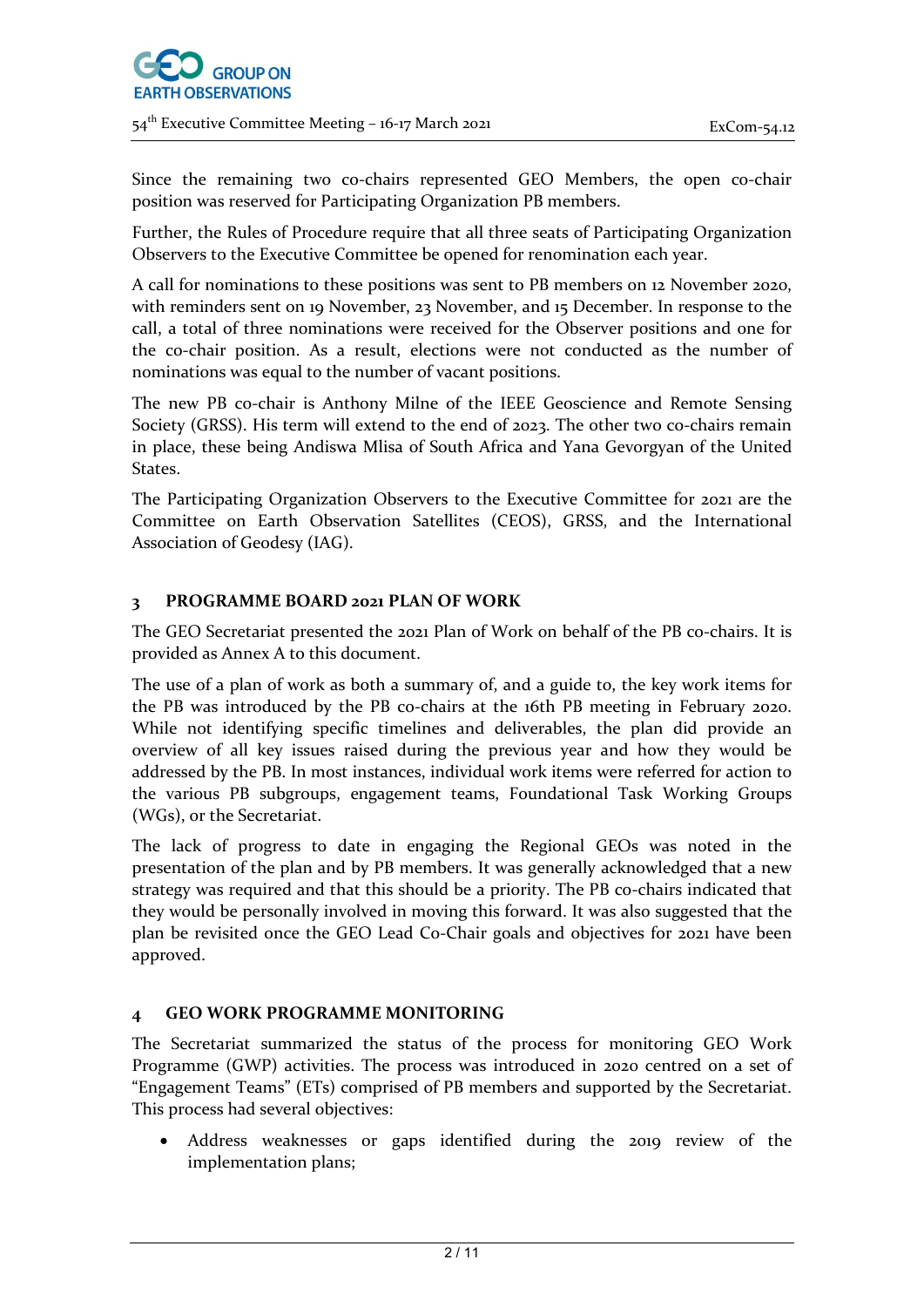54<sup>th</sup> Executive Committee Meeting – 16-17 March 2021 **ExCom-54.12** 

- Provide assistance to the GWP activities on such matters as resource mobilization, communications, etc.;
- Facilitate connections with policy contacts, scientific and technical experts, user communities, and so on;
- Strengthen linkages to engagement priorities or with other GWP activities;
- Assist with the sharing of data, services, tools, methods, etc. with the broader community, including via the GEO Knowledge Hub, the GEOSS Platform, or other means.

The approach had two key components:

- 1. Identification of a small set of key objectives for each GEO Flagship and Initiative, developed collaboratively with the activity leads, ET members, and the GEO Secretariat; and
- 2. Implementation through small teams of PB members who, with Secretariat staff, would serve as the primary contact points between the GWP activity and the PB.

The ETs largely followed the structure of the Review Teams in 2019. The number of teams was decreased from ten to eight and the number of Flagships and Initiatives per team was kept relatively small (three or four) to minimize the workload on ET members. Some ET members chose to join more than one team. ET membership was open to both principal and alternate PB representatives, though not to non-PB members since the ETs were intended as a means to implement core responsibilities of the PB. Members of two of the ETs (Climate Change and Disaster Risk Reduction) were cross appointed to the WGs of the same names to strengthen the linkages between the PB and the WGs. The PB members of the Urban Resilience Subgroup also served as the Urban ET.<sup>[1](#page-2-0)</sup>

On the first component of the ET process, agreement on key objectives, these were agreed by 12 of the 23 Flagships and Initiatives, were in consultation with another 5 and were still in development for the remaining 6. This step had not yet begun with the Regional GEOs by the end of 2020. On the second component, the teleconferences with Flagship and Initiative leads, calls were held with 20 of the 23 activities.

The feedback received from the Flagship and Initiative leads, as well as from the ET members, was uniformly positive. ET members who participated in the calls stated that they had a better understanding of the progress being achieved and the challenges faced by the activities. ET members also provided advice and offers of specific assistance during the calls. This positive assessment of the ET process was confirmed during the PB meeting.

Several areas for improvement were also suggested during the meeting. These included: focusing on fewer topics for discussion, exploring the use of calls with multiple GWP activities, strengthening the linkages between the ETs and the WGs, and posting the recordings of the calls for reference by PB members that could not attend. The ET structure will be retained for 2021, although there will be a renaming of two ETs (Climate

<span id="page-2-0"></span><sup>&</sup>lt;sup>1</sup> The Urban Resilience subgroup also includes participants who are not PB members, but the latter are not eligible to serve on the Urban ET.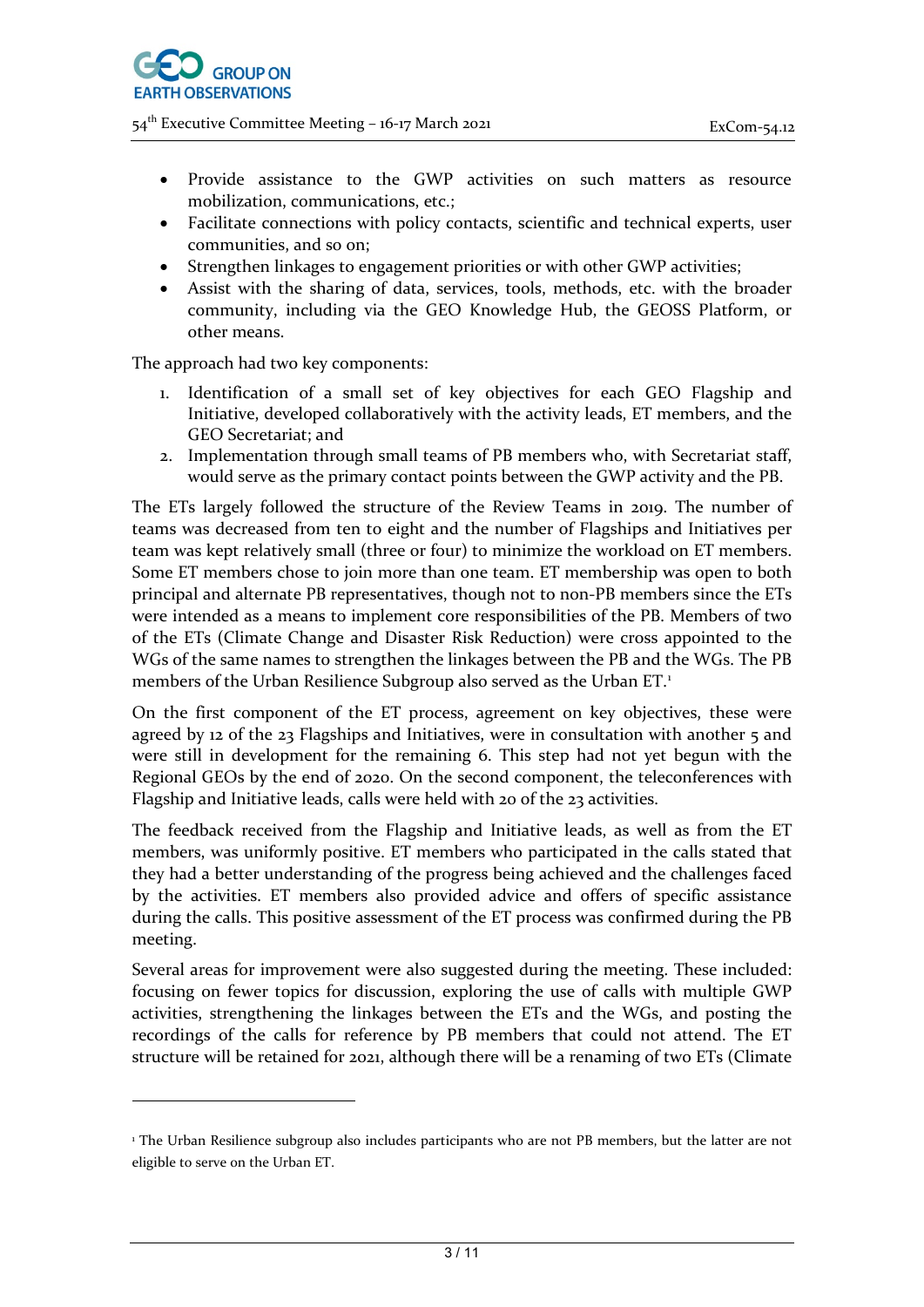54<sup>th</sup> Executive Committee Meeting – 16-17 March 2021 **ExCom-54.12** 

Change and Disaster Risk Reduction) to better reflect the sectoral representation and small changes in the assignment of GWP activities to the teams. There will also be a call for new ET members given the changes in PB members.

# **5 REPORTS FROM SUBGROUPS**

# 5.1 **Urban Resilience Subgroup**

Evangelos Gerasopoulos (Greece), co-chair of the Subgroup, presented the draft engagement plan to the 19<sup>th</sup> PB meeting.

Following the discussion at the  $53<sup>rd</sup>$  Executive Committee meeting of the proposal to make urban resilience a fourth GEO engagement priority, the Urban Resilience Subgroup, assisted by the Secretariat, started work on an engagement plan for urban resilience, as directed by Action 53.1.

Response from PB members was very positive, with several indicating their interest in joining the proposed Working Group. PB members posed several questions to the Subgroup and recommended that the Subgroup clarify sections regarding the potential benefits for GEO and possible resource implications of recognizing this as an engagement priority.

The PB endorsed the engagement plan for presentation to the Executive Committee. The engagement plan, revised to address the PB comments, is provided as document ExCom-54.11.

# 5.2 **Equality, Diversity, and Inclusion Subgroup**

Nathalie Pettorelli (United Kingdom), Subgroup chair, presented two items on behalf of the Subgroup: a report on the status of diversity in GEO and a proposed GEO statement addressing equality, diversity, and inclusion (EDI).

The report described gender and geographical distribution in six areas where data could be obtained:

- GEO Secretariat staff (gender only);
- Programme Board member representatives;
- Foundational Task Working Group members;
- Speakers and participants at recent GEO events;
- Applicants and recipients of GEO awards; and
- Secretariat Director recruitment.

In general, the report noted that a much higher proportion of GEO participants across the areas examined were based in Europe and North America and were men. Due to the limitations of the data examined, it was not possible to determine if these findings differed significantly from the sector as a whole, whether they had changed over time, or the causes of the observed proportions.

The report went on to propose a set of recommendations for initial action on the findings; these recommendations addressed the following areas:

• Improvements in data collection regarding diversity of GEO participants;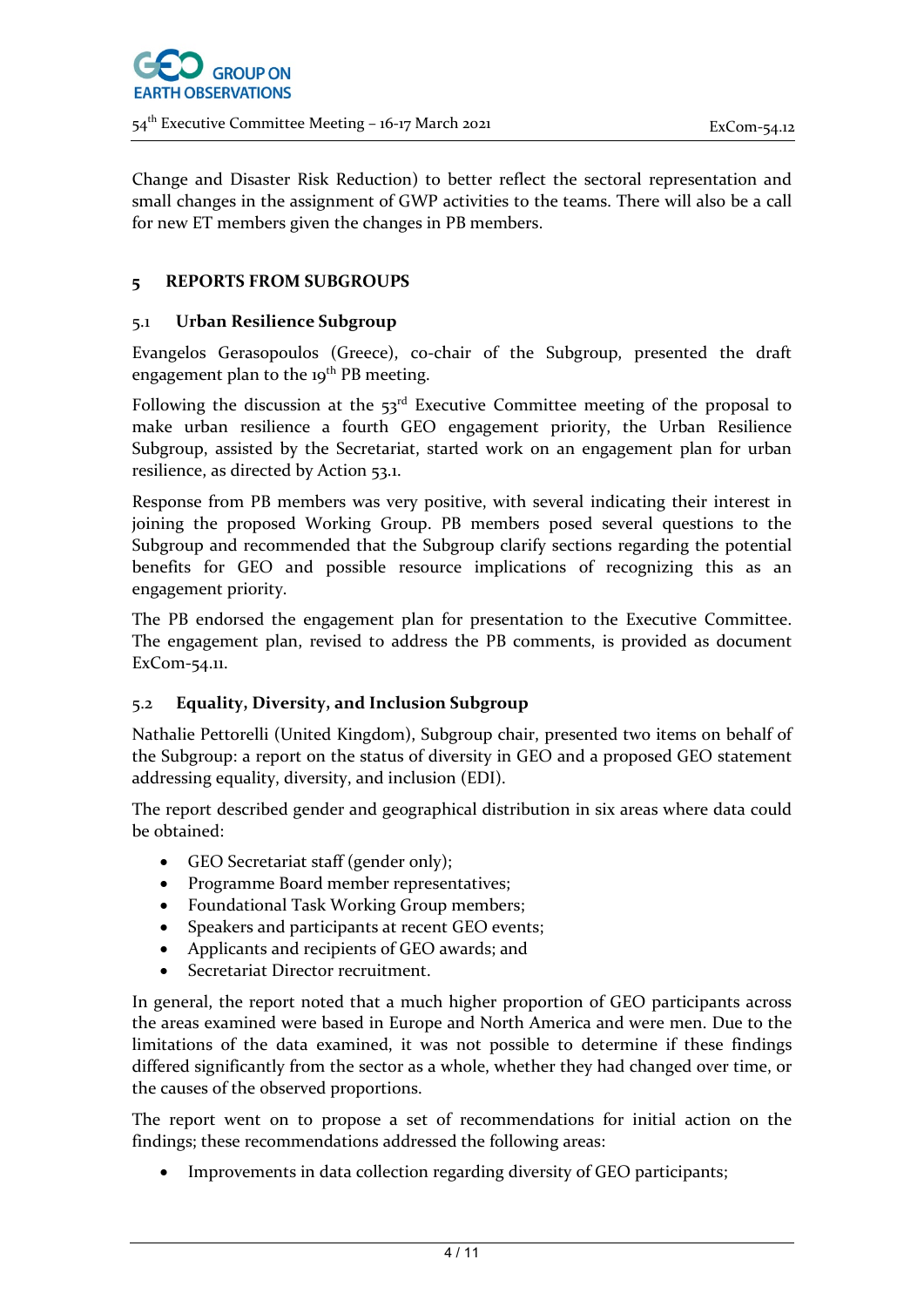54th Executive Committee Meeting – 16-17 March 2021 ExCom-54.12

- Increasing the diversity within the Subgroup;
- Various actions aimed at increasing the diversity of WG and PB participants;
- Improving the visibility of under-represented groups in GEO events;
- Measures to increase diversity within the GEO Secretariat; and
- Connecting with other EDI initiatives in partner organizations.

One of the specific recommendations was the development and promotion of a diversity statement from GEO that clearly defines expectations in terms of gender, geographic, and generational diversity within GEO entities. The draft statement developed by the Subgroup is presented as document ExCom-54.9.

The PB welcomed the report as a significant step for GEO. However, due to limitations of the data that the Subgroup analysed, conclusions could not be drawn regarding causes or trends. It was recommended that the report be revised to reflect these limitations and to include definitions of key terms. The report could then serve as a baseline for comparison as better data are collected following implementation of the Subgroup's recommendations.

The PB endorsed the proposed EDI statement for presentation to the Executive Committee, with the requested amendments.

#### 5.3 **2021 GEO Symposium Subgroup**

The Secretariat presented draft terms of reference for a subgroup to design and implement the 2021 GEO Symposium in collaboration with the Secretariat.

Given the ongoing pandemic restrictions, PB members expressed their expectation that the event would once again need to be held in an online format. It was suggested that the format not repeat that of the 2019 Symposium which, while acknowledged as successful, came at a time when such events were less frequent. It was observed that now there is more competition for participants by many online events and so the Subgroup will need to use their creativity to attract participants.

The PB approved the terms of reference and asked the Secretariat to issue a call for members of the Subgroup.

#### 5.4 **Awards Subgroup**

Kathy Fontaine (ESIP) presented, on behalf of the Awards Subgroup, the process and criteria used in the selection of GEO Awards recipients. While the item was proposed as an information item, it was added to the discussion at the request of Germany. Ms Fontaine noted that the Subgroup had planned to present another document for decision, but that document had not been completed due to low participation in the Subgroup.

The European Commission raised a concern about the lack of a step in the process for an "institutional check" on the proposed award winners selected by the Subgroup. It was suggested that such a check could be performed by either the PB or by the Executive Committee. Ms Fontaine responded that the process agreed by the PB at its  $15<sup>th</sup>$  meeting was that the nomination packages of the proposed award recipients would be sent to the PB co-chairs for a procedural review only. The packages could also be made available to other PB representatives on request. The rationale for this process was that having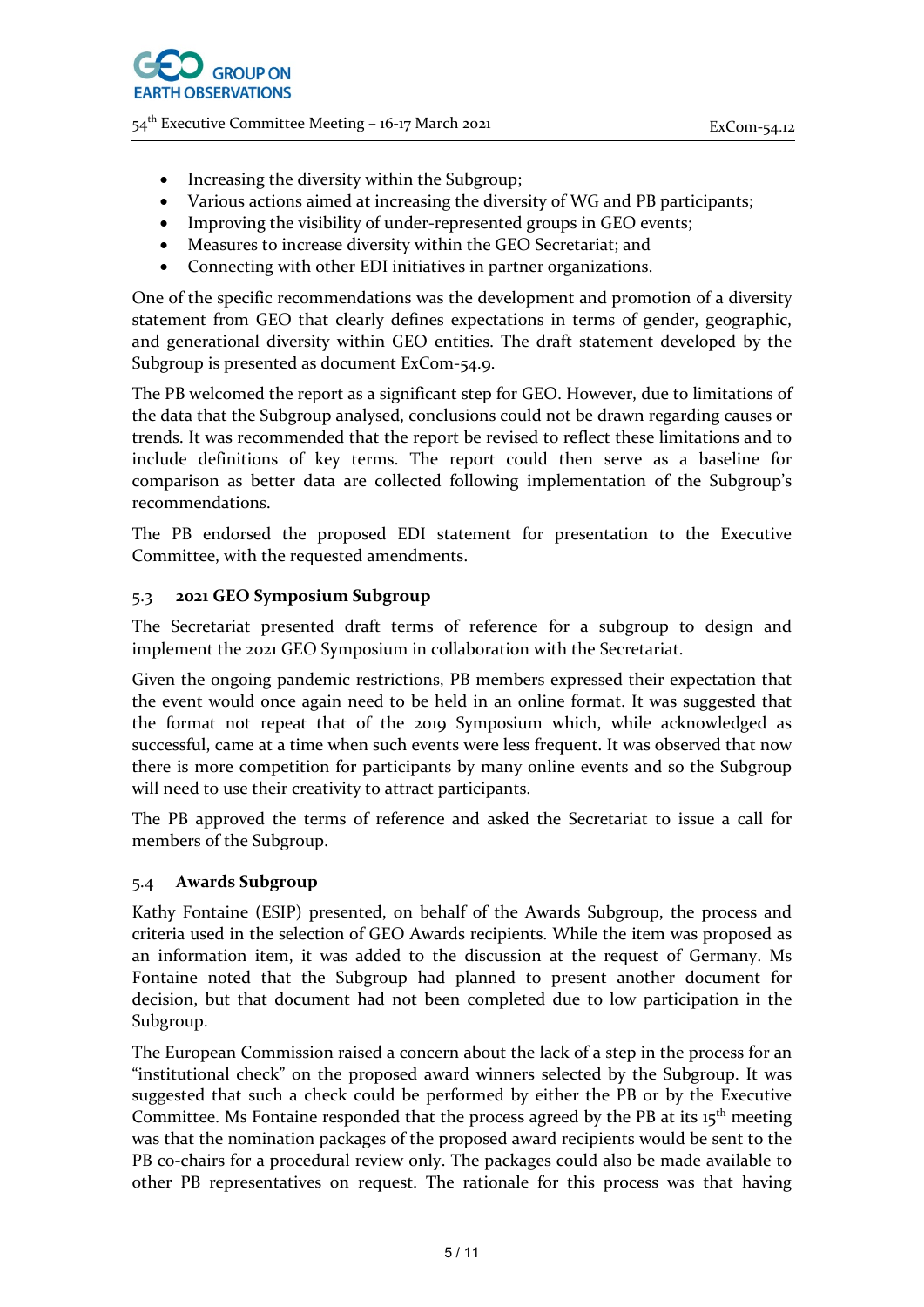another body review all nominations would essentially duplicate the task of the Subgroup and thereby undermine its role.

Strong views on both sides of this issue were expressed, with those seeking an institutional check largely participating in the A sessions, with many B session participants being opposed to implementing this change. As there was no consensus for changing the process, the process agreed previously by the PB remains in effect.

# 5.5 **Items for Information**

The following documents related to the Private Sector Subgroup and the Pacific Islands Advisory Group were distributed to PB members for information but were not discussed during the meeting:

- Industry Track 2020 Results
- Private Sector Subgroup Work Plan
- Pacific Islands Advisory Group (PIAG) Terms of Reference
- Report from the PIAG.

#### **6 GEO FOUNDATIONAL TASKS**

#### 6.1 **Capacity Development Working Group**

Markus Konkol (University of Twente, ITC) presented a draft GEO Statement on Open Science on behalf of the Capacity Development WG and the drafting team for the statement. Mr. Konkol described the scope of Open Science as defined by the team, the process for developing the statement, and the contents of the statement itself.

PB members responded very positively to the proposal. Several suggestions were made to improve the statement, particularly with regard to recognition of the diversity of forms of knowledge, expectations on open access publishing of scientific papers, and inclusion of references to other sets of complementary principles. Mr. Konkol agreed that the drafting team would review the suggestions and address them where feasible. However, he reminded PB members that the statement itself was a first step and that to put it into practice would likely require GEO to establish policies that would provide guidance on the implementation of the statement in the GEO context.

The PB endorsed the statement for presentation to the Executive Committee, with a request that the Capacity Development WG consider including references to the [UNESCO Recommendation](https://unesdoc.unesco.org/ark:/48223/pf0000374837) on Open Science, the [TRUST Principles](https://www.rd-alliance.org/trust-principles-rda-community-effort) and the [CARE](https://www.gida-global.org/care)  [Principles,](https://www.gida-global.org/care) and to consider whether changes are needed to address the relevance of the statement to models, methods, machine learning, and artificial intelligence.

#### 6.2 **GEO-Microsoft Cloud Credits Programme**

The Secretariat provided an introduction to the latest GEO cloud computing collaboration, based on an agreement between the Secretariat and Microsoft's Artificial Intelligence for Earth programme. This follows in the steps of three similar programmes with Amazon Web Services, Google Earth Engine, and a separate programme with Microsoft that focused on the GEO Biodiversity Observation Network and its Essential Biodiversity Variables. In the new programme, Microsoft has agreed to provide in-kind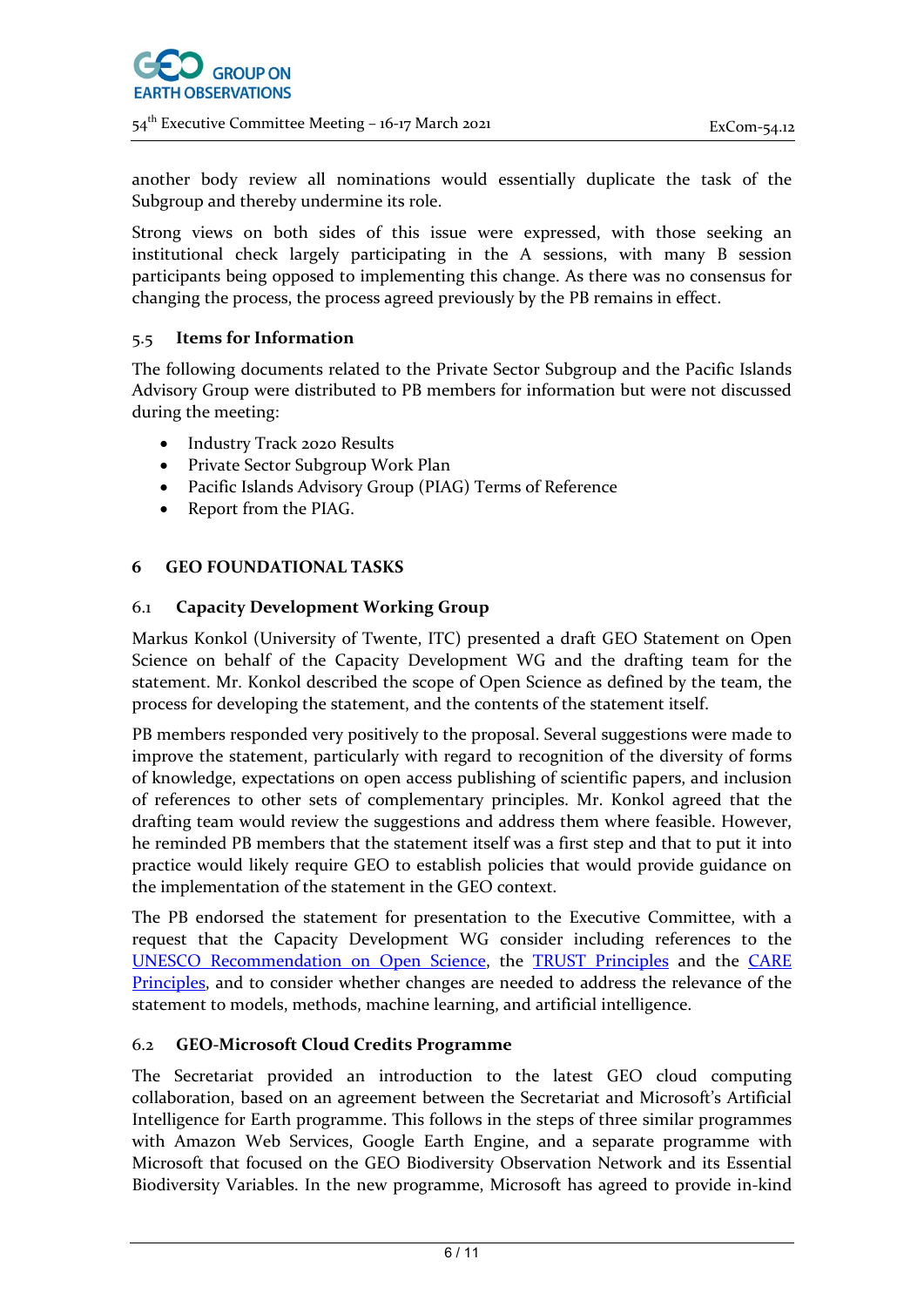

contributions of cloud credits and technical support of up to USD 1 million, plus cash grants to projects for a total of USD 550 000. The programme would be limited to GWP activities and would need to be completed within one year.

As with the previous cloud computing programmes, PB members were invited to volunteer as reviewers on the project selection panel. PB welcomed the new programme and six PB members volunteered to serve as reviewers during the meeting. A further call was issued following the meeting for additional reviewers.

Several suggestions were noted during the discussion, including a request to examine the long-term benefits arising from the programmes, implementing measures to minimize risks of vendor lock-in for participants, and capturing and publicizing lessons-learned and results achieved in the projects.

# 6.3 **Climate Change Working Group**

The Secretariat presented a Concept Note for a 2<sup>nd</sup> GEO Climate Workshop on behalf of the Climate Change WG. PB members were reminded that one of the specific tasks identified in the WG terms of reference was the organization of a follow-up workshop to the one organized by the PB Paris Agreement Subgroup in 2018. This second workshop was intended to be targeted to a broader policy-relevant audience.

The key objectives of the 2<sup>nd</sup> GEO Climate Workshop would be to:

- Present results of the 2021 mapping of climate-related activities in the GWP, which is being undertaken by the Climate Change WG;
- Foster collaboration with key Earth observation and climate partners;
- Identify gaps and synergies for Earth observations and climate in meeting the needs of policy makers and key partners; and
- Initiate a path forward for climate-related activities in the GWP that would achieve the goals established at the Canberra Ministerial Summit.

The tentative timing of the event is late September or early October 2021. The event was proposed to be held at the GEO Secretariat office in Geneva, if travel were to be permitted, although part or all of the workshop would be held virtually to enable more of the GEO community to attend.

The PB welcomed the proposal but asked that the WG consider having shorter sessions over more days given the likelihood that the event would need to be online. The use of a videoconference application with automated translation was recommended to maximize participation from underrepresented regions. The PB also recommended that the Climate Change WG prepare information on Earth observation applications for climate that could be provided to GEO Members and delegates to the United Nations Framework Convention on Climate Change (UNFCCC) well in advance of the UNFCCC 26th Conference of the Parties (COP26) scheduled for November.

#### 6.4 **Proposed Meeting Schedule for 2021**

Dates for the  $20^{th}$  and  $21^{st}$  PB meetings were agreed as follows:

- $20^{th}$  PB meeting:  $18$ -20 May 2021
- 21<sup>st</sup> PB meeting: 28-30 September 2021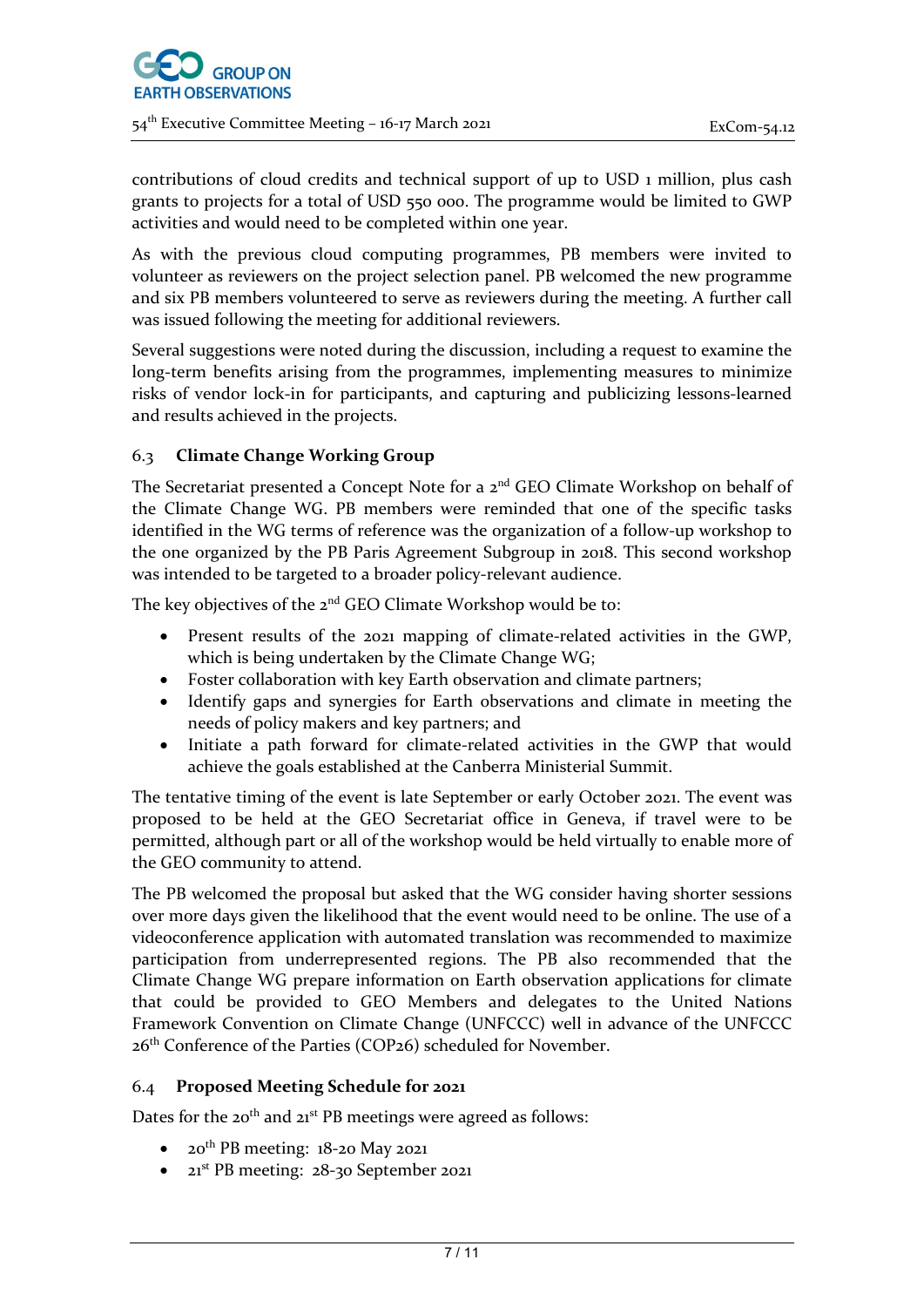54th Executive Committee Meeting – 16-17 March 2021 ExCom-54.12

Both meetings are anticipated to be held by videoconference unless circumstances change.

#### 6.5 **Items for Information**

The following documents related to the GEO Foundational Tasks were distributed to PB members for information but were not discussed during the meeting:

- Draft Capacity Development WG Plan of Action
- Draft Disaster Risk Reduction WG Roadmap
- Report from the GEOSS Infrastructure Development Task Team (GIDTT)

#### **7 ATTENDANCE AT THE 19TH PROGRAMME BOARD MEETING**

#### 7.1 **Present (by teleconference)**

#### GEO Members

Australia, Canada, China, Ecuador, European Commission, Finland, France, Germany, Ghana, Greece, Italy, Japan, Kenya, Mexico, South Africa, United Kingdom, United States.

Participating Organizations

CEOS, CODATA/WDS, EEA, ESA, ESIP, GRSS, IAG, IEEE, MRI, OGC, SPREP, SWF.

#### 7.2 **Absent**

GEO Members

Cambodia, Pakistan.

Participating Organizations

UN Environment.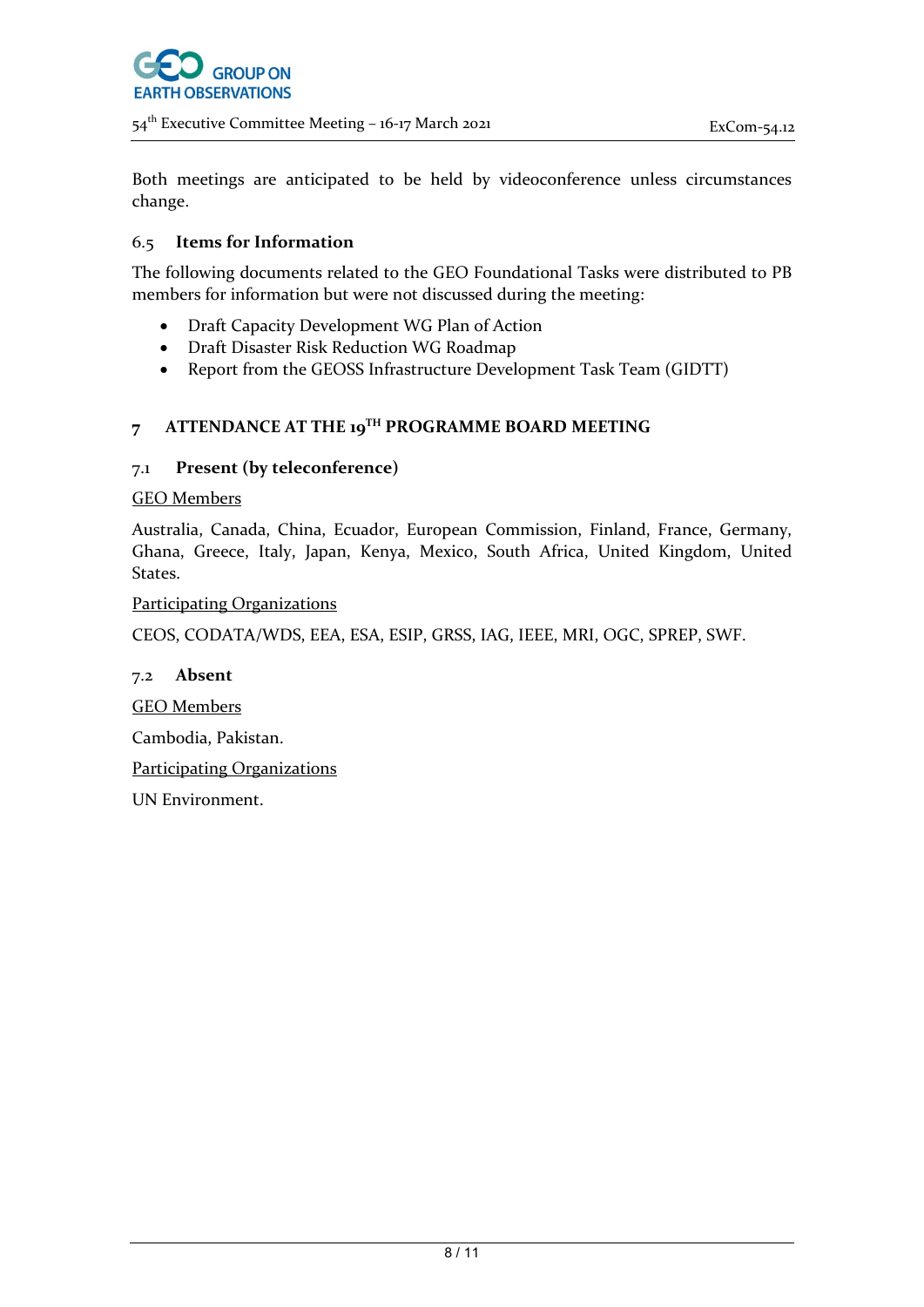

54<sup>th</sup> Executive Committee Meeting – 16-17 March 2021 **Example 2018** Excom-54.8

# **Annex A Programme Board 2021 Plan of Work**

| # | <b>Work Item Title</b>                                              | <b>Work Item Description</b>                                                                                                                                                                           | <b>Lead Entity</b>                                               | Decisions and Actions in 2020                                                                                                                                               | <b>Outstanding Issues</b>                                                                                                                                                                                    |
|---|---------------------------------------------------------------------|--------------------------------------------------------------------------------------------------------------------------------------------------------------------------------------------------------|------------------------------------------------------------------|-----------------------------------------------------------------------------------------------------------------------------------------------------------------------------|--------------------------------------------------------------------------------------------------------------------------------------------------------------------------------------------------------------|
|   | Engagement and<br>monitoring of GEO<br>Flagships and<br>Initiatives | Promote cross-interaction among related<br>GEO Work Programme (GWP) activities to<br>facilitate horizontal collaboration and<br>integration and to facilitate growth and<br>successful implementation. | Programme Board<br>(PB) Engagement<br>Teams (ETs)                | ETs established by the $16th$ PB meeting (PB-16).<br>ETs held videoconferences with most Flagships<br>and Initiatives in 2020.                                              | Confirm whether to continue the<br>ET process in 2021 and, if so, the<br>structure of the ETs. Renew<br>membership of ETs.<br>See document PB-19.04                                                          |
| 2 | Engagement of<br>Regional GEOs                                      | Promote interaction and sharing of lessons<br>learned among Regional GEOs and<br>collaboration between Regional GEOs and<br>other GWP activities.                                                      | Secretariat                                                      | A Regional ET was established as part of the<br>overall ET structure, but no calls were held with<br>Regional GEOs in 2020 due to Secretariat<br>time/resource constraints. | A new approach is required, which<br>will be formulated following the<br>transition to the new Director.                                                                                                     |
| 3 | Diversity in GEO and<br>the GWP                                     | Develop and implement a strategy to<br>promote diversity (3G's: Gender,<br>Generation, Geography) within GEO                                                                                           | PB Equality,<br>Diversity, and<br>Inclusion Subgroup<br>(EDI-SG) | The EDI-SG terms of reference approved by PB-<br>16. The EDI-SG has produced a first report on<br>diversity in GEO and has proposed a GEO EDI<br>statement.                 | Provide guidance to the EDI-SG<br>on further steps. Decide whether<br>to approve the EDI statement for<br>presentation to the GEO Executive<br>Committee (ExCom).<br>See documents PB-19.07 and PB-<br>19.08 |
| 4 | <b>Private Sector</b><br>engagement in the<br><b>GWP</b>            | Identify opportunities for mutual benefit<br>through private sector (principally SMME)<br>involvement in GWP activities and private<br>sector use of GWP outputs.                                      | <b>PB Private Sector</b><br>Subgroup (PS-SG)                     | The PS-SG was established by PB-16, which also<br>serves as an advisory body to ExCom.                                                                                      | Review of the draft PS workplan.<br>See document PB-19.13                                                                                                                                                    |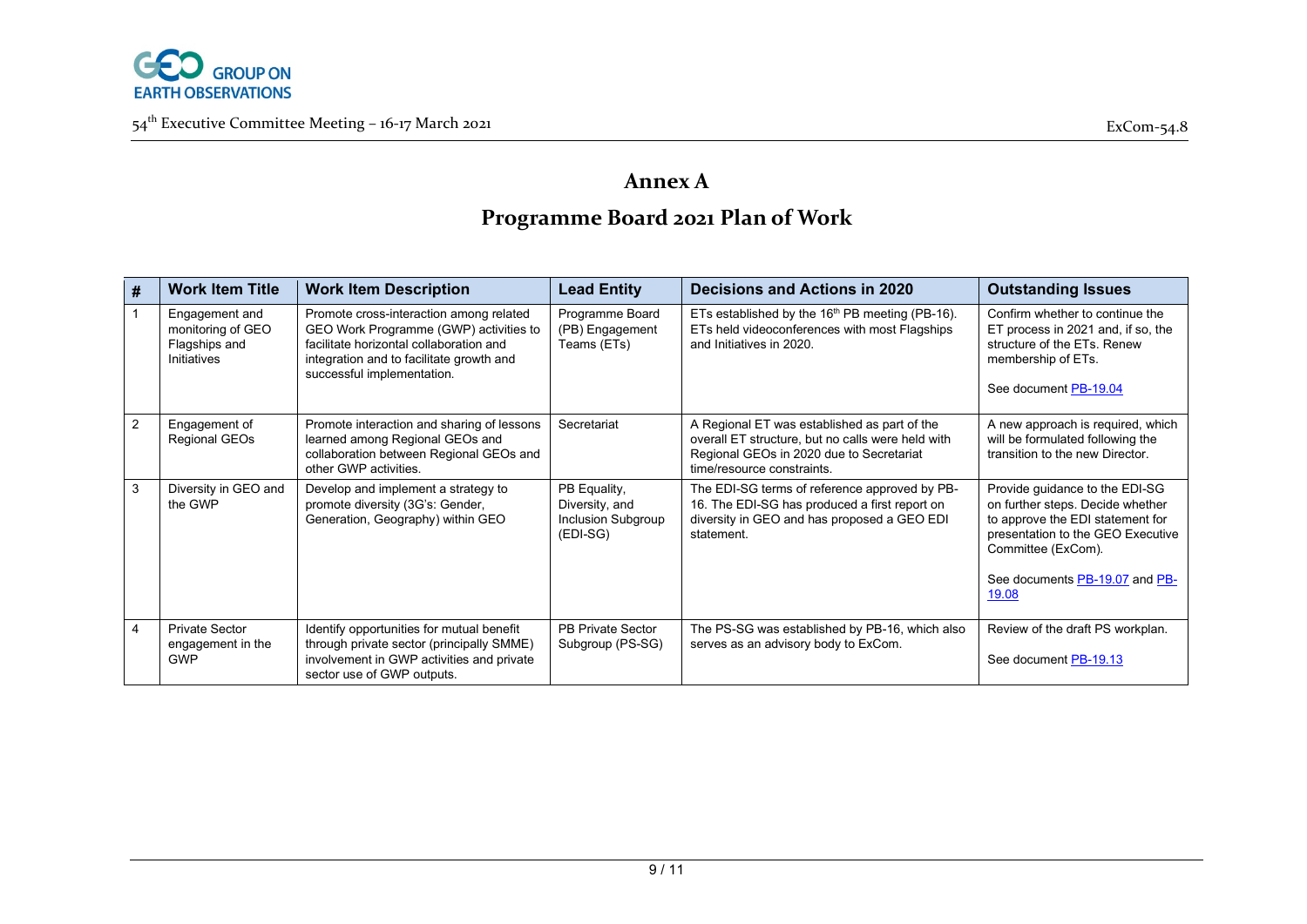

54<sup>th</sup> Executive Committee Meeting – 16-17 March 2021 **Example 2018** Excom-54.8

| #              | <b>Work Item Title</b>                                     | <b>Work Item Description</b>                                                                                                                                                                                     | <b>Lead Entity</b>                                                        | <b>Decisions and Actions in 2020</b>                                                                                                                                                                                                                                                                                                                                                                | <b>Outstanding Issues</b>                                                                                                                     |
|----------------|------------------------------------------------------------|------------------------------------------------------------------------------------------------------------------------------------------------------------------------------------------------------------------|---------------------------------------------------------------------------|-----------------------------------------------------------------------------------------------------------------------------------------------------------------------------------------------------------------------------------------------------------------------------------------------------------------------------------------------------------------------------------------------------|-----------------------------------------------------------------------------------------------------------------------------------------------|
| 5              | Urban Resilience                                           | Respond to the outcomes of the 2019 PB<br>special session with UN-Habitat.                                                                                                                                       | PB Urban Resilience<br>Subgroup (UR-SG)                                   | An Urban Resilience Task Force was set up<br>following the 2019 special session, which was then<br>formalized in 2020 as a PB subgroup. The UR-SG<br>proposed that urban resilience be recognized as a<br>fourth GEO engagement priority at PB-18 and then<br>at ExCom-53. ExCom requested that the PB and<br>UR-SG prepare an engagement plan on urban<br>resilience for presentation to ExCom-54. | Review of the draft engagement<br>plan.<br>See document PB-19.06                                                                              |
| 6              | <b>GEO Awards</b>                                          | Recognize outstanding contributions to<br>GEO, in particular to the GWP.                                                                                                                                         | Awards Subgroup<br>(Awards-SG)                                            | The second annual awards process was<br>conducted by the Awards-SG in 2020. PB<br>requested that the Awards-SG document the<br>criteria and process for the awards and consider<br>adding a new category for teams.                                                                                                                                                                                 | Review the criteria and process<br>document. Discuss next steps for<br>a new award category. Renew SG<br>membership.<br>See document PB-19.10 |
| $\overline{7}$ | <b>GEO Symposium</b>                                       | Plan GEO Symposium 2021                                                                                                                                                                                          | Symposium SG                                                              | Organization of GEO Symposia is undertaken<br>jointly by the Secretariat and the PB through the<br>mechanism of a Symposium SG.                                                                                                                                                                                                                                                                     | Review the terms of reference for<br>a 2021 Symposium SG. Call for<br>nominations to the SG.<br>See document PB-19.09                         |
| 8              | <b>Foundational Task</b><br><b>Working Groups</b><br>(WGs) | Provide advice and oversight to the WGs.                                                                                                                                                                         | <b>WGs</b>                                                                | Four WGs were established in 2020 to support<br>Foundational Tasks in the GWP. These were:<br>Capacity Development WG (CD-WG), the Climate<br>Change WG (CC-WG), the Data-WG, and the<br>Disaster Risk Reduction WG (DRR-WG).<br>Membership and governance of the WGs was<br>sorted out in 2020 and the WGs turned to<br>preparing detailed work plans.                                             | Review WG work plans.<br>See documents PB-19.17,<br>PB-19.19, PB-19.20, and<br>PB-19.21                                                       |
| 9              | <b>GEOSS</b><br>Development<br><b>Foundational Task</b>    | Promote integration of the various<br>components of the GEOSS infrastructure<br>(including the GEOSS Platform, GEO<br>Knowledge Hub (GKH), and<br>GEONETCast, among others) and monitor<br>their implementation. | <b>GEOSS</b><br>Infrastructure<br><b>Development Task</b><br>Team (GIDTT) | The PB and the ExCom approved a one-year<br>implementation plan for the GKH in 2020. Plans for<br>the other components have not yet come forward<br>to the PB.                                                                                                                                                                                                                                      | Review progress in work planning<br>within the GID Foundational Task<br>and the operations of the GIDTT.<br>See document PB-19.22             |